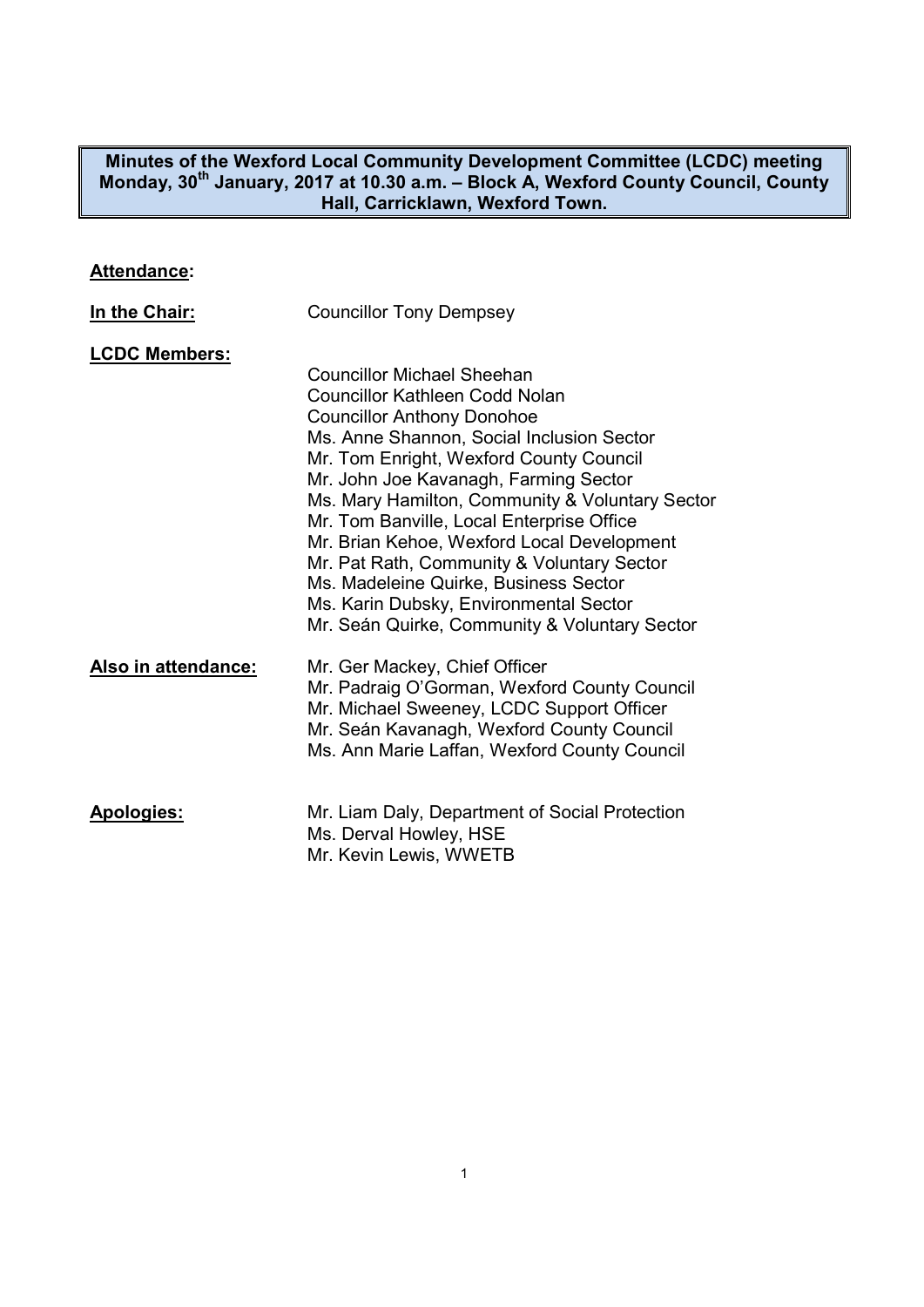# **Adoption of Minutes:**

The minutes of the Local Community Development Committee (LCDC) meeting of the 5<sup>th</sup> December, 2016, were adopted.

**Proposed:** Mr. Seán Quirke **Seconded:** Mr. Tom Banville

# **Matters Arising**

None.

# **Correspondence**

The members noted the contents of the presented correspondence. The members agreed to invite Wexford County Librarian to give a presentation to the LCDC on library services within County Wexford.

# **Chief Officer's report**

The members noted the contents of the Chief Officers report. Mr. Mackey also introduced Mr. Seán Kavanagh and Ms. Ann Marie Laffan, who recently joined the Community Development team within Wexford County Council.

## **SICAP 2016 End of Year review;**

Cllr. Sheehan, Chairman of the SICAP Evaluation sub-committee presented a report from the sub-committee which had met on Wednesday  $25<sup>th</sup>$  January, 2017 to examine and evaluation the 2016 SICAP End of Year review.

Cllr. Sheehan suggested that the focus of future SICAP programmes may need to be changed to reflect the changing socio-economic profile of County Wexford. He suggested that such a change in focus may require more intensive engagement with a smaller number of clients, in order to bring about more meaningful outcomes i.e. "A deeper rather than wider approach".

Cllr. Sheehan advised the members that the sub-committee were recommending approval of the 2016 SICAP End of Year review subject to adherence to Pobal requirements.

Mr. Mackey requested that the LCDC give him the authority to accept the 2016 SICAP End of Year review, subject to the satisfactory resolution of a number of minor administrative issues highlight in the Pobal parallel review. It was agreed to give Mr. Mackey the requested authority, and to approve the 2016 SICAP End of Year Review. Mr. Kehoe abstained from this proposal.

**Proposed:** Cllr. Michael Sheehan **Seconded:** Ms. Madeline Quirke.